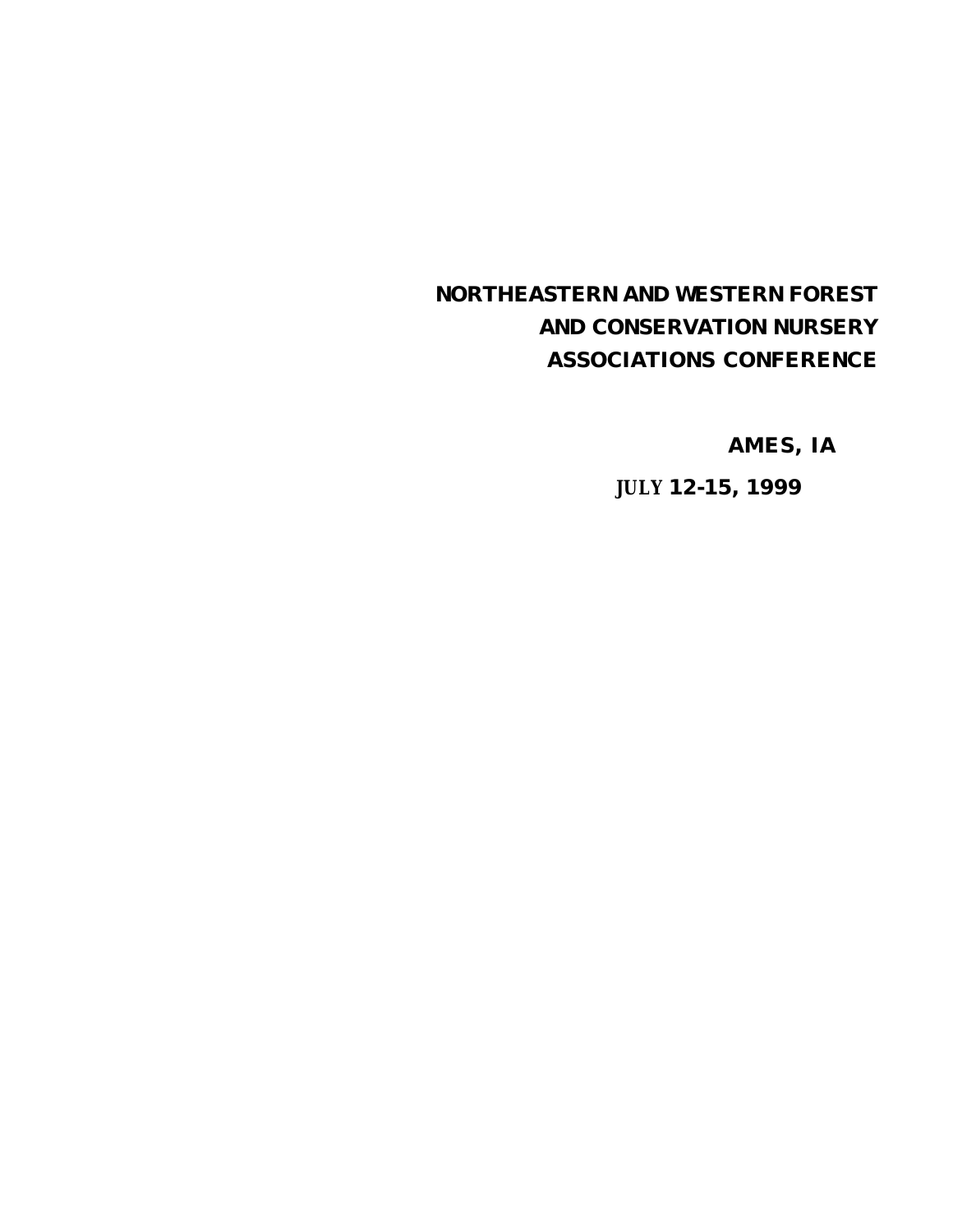# **THE CASCADE FORESTRY SERVICE NURSERY**

## **DON WESTEFER**

*Don Westefer is the General Manager and Chief Executive Officer of the Cascade Forest Service Nursery, 22033 Fillmore Avenue, Cascade, Iowa, 52033; (319) 852-3042.*

#### *cascade@netins.net*

*Westefer, D. 2002. The Cascade Forestry Service Nursery. In: Dumroese, R.K.; Riley, L.E.; Landis, T.D., technical coordinators. National Proceedings: Forest and Conservation Nursery Associations-1999, 2000, and 2001. Proceedings RMRS-P-24. Ogden, UT: USDA Forest Service, Rocky Mountain Research Station: 3-4. Available at: http://www.fcnanet.org/proceedings/1999/westefer.pdf*

### **Key Words**

Bareroot nursery, forest nursery, native plants, hardwood, conifer

Cascade Forestry Service, Inc., is a private reforestation nursery and service company that has grown from a shoestring operation into an employee-owned company that both produces reforestation trees and assists landowners with forestry development and management. The Northeastern Forest and Conservation Nursery Association has proven instrumental in Cascade Forestry's growth and development, particularly through allowing us to participate in their annual meetings. We thank the Iowa Department of Natural Resources for inviting us to co-host this year's meeting. After all, as members of the association, we share a common goal-to provide the public with quality seedlings for restocking existing forests and establishing new ones. It is this opportunity to share ideas and learn new and better ways to deal with forest nursery challenges that is the very basis for the association.

Cascade Forestry Service was founded in 1975 by Leo Frueh, 1 of 9 children who grew up on a small farm near Melcher, Iowa. After graduating from Iowa State University in 1963, Leo served as a Peace Corps forester for 2 years in Nepal. Upon returning to this country, he worked for the USDA Forest Service in West Virginia, where he met his wife, Mary, who was working as a Vista volunteer.

In 1967, Leo and Mary returned to Iowa where Leo began work as a log buyer for Bacon Veneer, a longestablished veneer company in Dubuque. He later worked as a log buyer for a private logger before starting Cascade Forestry Service. Leo and a partner managed to secure a \$20,000 loan to develop a nursery on a 13-acre piece of land, buy

equipment for tree planting and timber stand improvement, and provide cash flow for the 2 partners and a part-time secretary.

Today, Cascade Forestry Service produces more than 1.5 million hardwood seedlings and conifer transplants annually, plants 1,500 acres of trees per year, and does timber stand improvement and forestry consulting in Iowa, Illinois, Minnesota, Missouri, Nebraska, and Wisconsin. Current staffing includes 10 full-time employees with a peak seasonal employment of almost 80 people during the busy spring season. Cascade Forestry's growing fields started with a 13 acre creek bottom that we still use. We have since piecemealed together an additional 57 acres of production area in 6 adjacent fields. To irrigate this expanded area we now have 3 new portable pump units capable of much greater pumping capacities in addition to a 190-foot well. The pump units were desperately needed the past 2 years to accommodate an increase in our production area. The original combined cooler and administration building was our only building until 1991 when we expanded to a location 5 miles away beside a highway. A more strategic location, this facility provided much greater cold storage and shipping capacity, as well as

an enlarged office complex. However, we have outgrown this building during the past 3 years, as witnessed by the fact that last year we rented 13 refrigerated trailers for additional cooler storage space. Similarly, for the past 4 years, we have rented space in a neighbor's cattle shed for grading operations. We are currently in the process of planning for a major